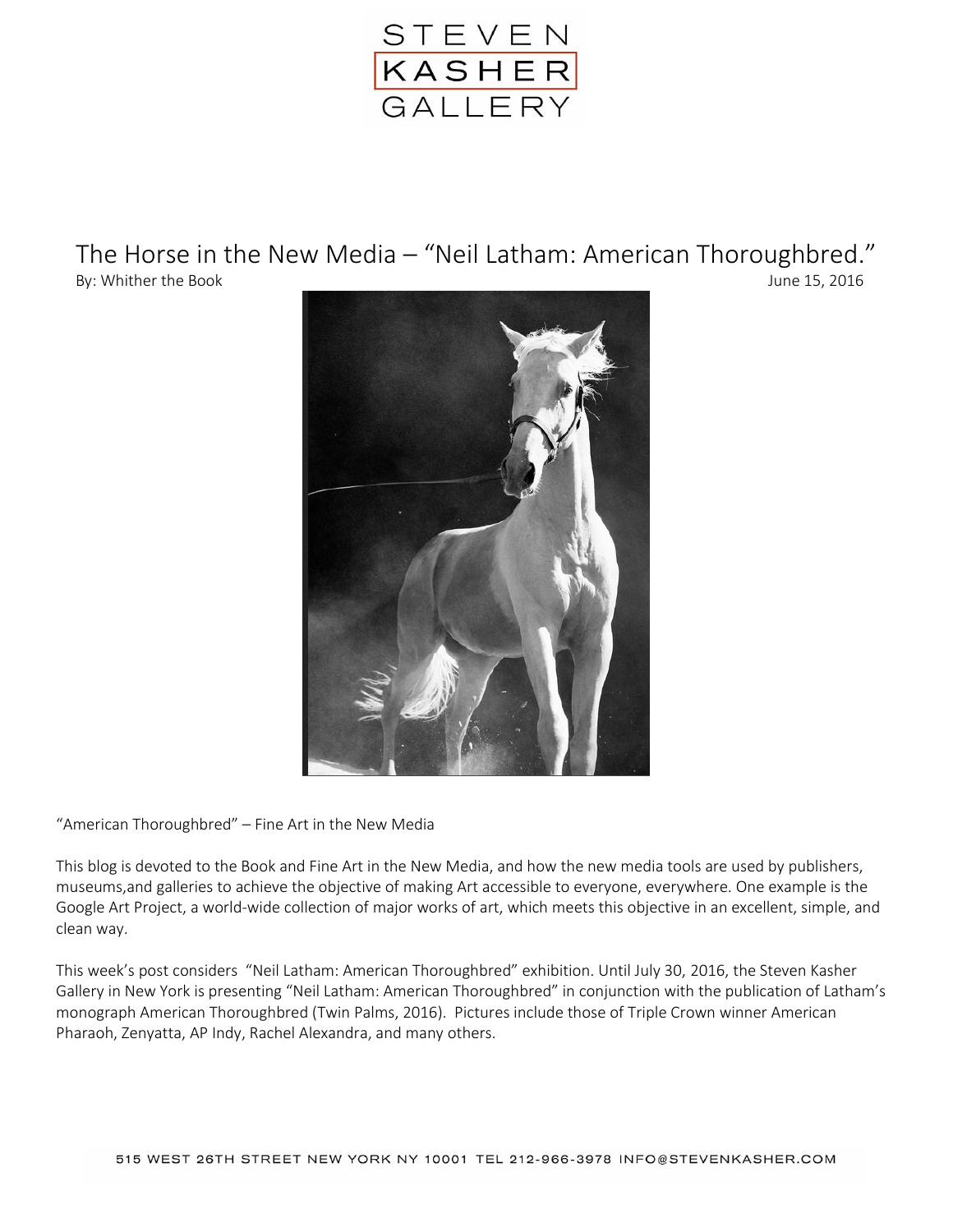

The Horse in Art

Portraying the Horse, and individual horse's spirit and personality, has always been a major consideration of the artist, from the Chauvet Cave paintings done some 35,000 years ago (below, left), to the present, as exemplified by the "American Thoroughbred " series by Neil Latham (below, right).





"The pictures stem from a drive that Latham took into horse country north of New York City in 2013. He had taken time out to clear his head after his mother's passing. "'I remember the instant it happened. I saw the muscular shoulder of a horse standing by a fence, Latham said. "I stopped breathing. I hit the brakes and stared."' (Source: horsetalk.co.nz)



"The images are studied portraits of these animals, graphic and architectural, each one carefully planned and sketched out in advance. Traveling with a portable studio, he photographed the horses on a black backdrop, 20 feet tall by 36 feet wide, which was rotated 10 degrees every fifteen minutes to maintain the perfect angle to the sun. He decided to use only natural lighting and chose to shoot on film with medium and largeformat cameras. '"To portray true essence, the image has to be truthful. I used film because it can't be manipulated like digital photography. Film also gives a softness and subtlety that enhanced the emotional connection."' (Source: Style of Sport.)

'"When I got back to the darkroom, I got very excited,"' said Latham, a native of Warwickshire, England, who now lives and works in New York City as a commercial photographer.

'"I realized I wanted to really understand the essence of the Thoroughbred. What is the underlying, indispensable quality of this horse?"' Source: Blodhorse, "Quest for Excellence," by Eric Mitchell.)